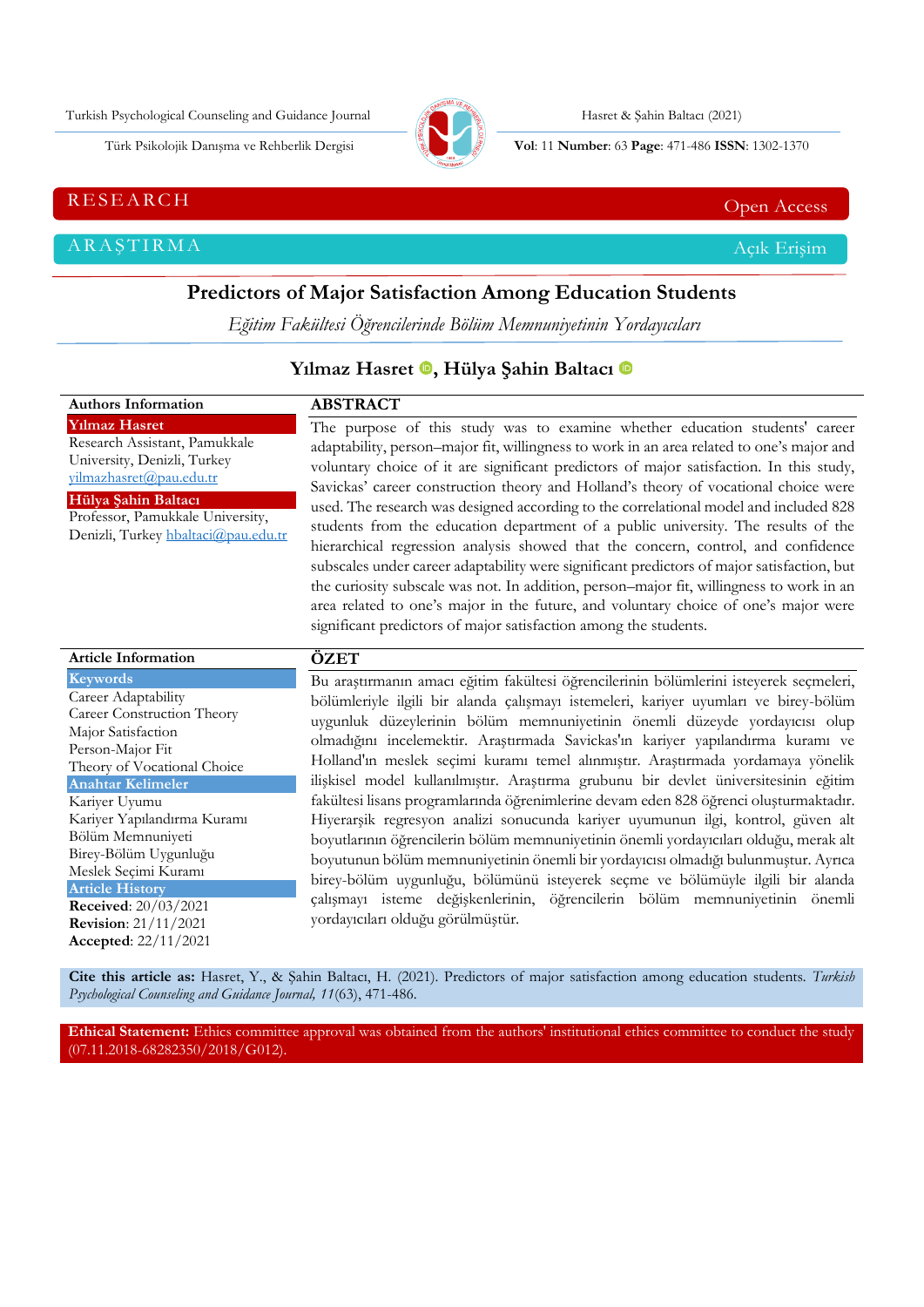## **INTRODUCTION**

The career development process has become more complicated with the globalizing economy and changing work culture in the 21st century. Economic, societal, and technological changes have also impacted the employment process and restructured various occupations. In addition, the gradual digitization of work under the Industry 4.0 process is an important factor affecting career development as new occupations emerge while others disappear (Hirschi, 2018). Therefore, uncertainty, insecurity, and competition have increased in the labor market (Maggiori et al., 2017). Career perceptions have also altered as a result; now, career is accepted as a more dynamic and flexible process. Career development, which does not always follow a linear progression, includes the possibility of progress and decline for individuals. The career development process involves people trying to realize their preferences and developmental tasks during their educational training. One of the most important periods in career development is higher education. During this period, many university students are unprepared for the difficulties in the career development process (Niles & Harris-Bowlsbey, 2013). Although people face many developmental tasks and career transitions throughout their lives, choosing a satisfying career is one of the main developmental challenges (Super, 1953). Therefore, one of the main goals of career counseling is to help people discover occupations that will provide them with more satisfaction (Sharf, 2017). People's job satisfaction is directly proportional to the implementation of their vocational selfconcepts (Savickas, 2005). In addition, job satisfaction is an indicator of the self-efficacy of making career decisions (Spector, 1997). As teaching is one of the most important professions in shaping human resources and the future of countries, it is important to examine the career process and related satisfaction of teachers (Crisci et al., 2019). Various studies have shown that most teachers experience high stress, burnout, and intention of leaving their job (Chang, 2009; Liu & Onwuegbuzie, 2012; Stoeber & Rennert, 2008). It is hence important to pay attention to teachers' job satisfaction, which positively influences job commitment, leads to less burnout, and ensures a higher quality of teaching for students (Blömeke et al., 2017; Kara, 2020; Skaalvik & Skaalvik, 2011).

Job satisfaction of professionals is examined to determine the effectiveness of career decisions made by employees. However, the effectiveness of career decisions made by university students can be examined by assessing satisfaction with their choice of majors, that is, their field of study (henceforward referred to as "major satisfaction") (Nauta, 2007). The satisfaction of teachers during their candidature period can be examined through their major satisfaction because college majors share characteristics similar to their vocational environment (Allen, 1996; Astin, 1965). Therefore, the choice of the academic major is as important as the choice of occupation (Eun et al., 2013). Previous studies have shown that major satisfaction positively predicts job and life satisfaction (Nauta, 2007; Sovet et al., 2014). Thus, it is necessary to investigate the major satisfaction of education students who are at the beginning of their career.

The desired outcome for students is to choose a major where the satisfaction levels are high, then to choose a vocation and career with the same level of fulfillment (Pesch et al., 2018). Subsequently, major satisfaction is one of the basic variables to be considered for career counseling and guidance services in universities (Logue et al., 2007). Variables such as the quality of interaction with the faculty and the quality of the education received affect major satisfaction. However, despite satisfaction with these variables, an individual may not be satisfied with their major because they may not have chosen it considering their personality, interests, and values (Nauta, 2007). People who make appropriate major choices shape a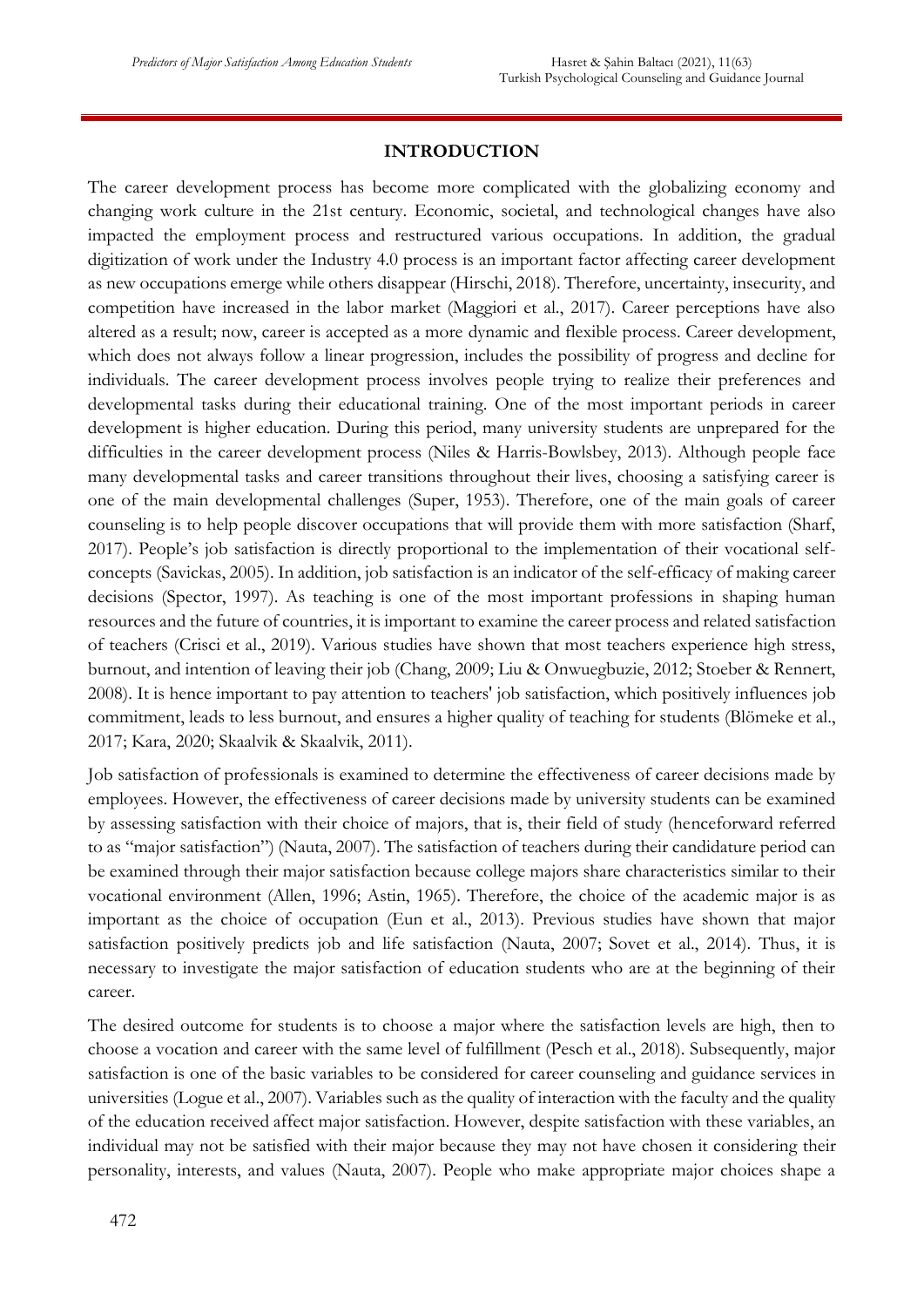better future for themselves in terms of choosing a career and succeeding in it (Wanberg & Muchinsky, 1992).

In Turkey, students experience difficulties in choosing a major that provides them with satisfaction. This is because the choice of major usually depends on the feedback received from a nationwide entrance exam that students take before enrolling in a university. The benefits of higher education in terms of future employment have led to increasing demand for university seats; however, due to the supply– demand discrepancy, only one-third of the students get admissions. The rest usually re-apply next year along with other new applicants. Consequently, in such a case, students may choose majors that are undesirable for them based on their exams score (Büyükgöze-Kavas, 2014). The Transition to Higher Education Statistics of the Turkish Council of Higher Education (2019) shows that approximately 600,000 students who have previously chosen a major or have completed a major re-take the exam. This happens because many students are dissatisfied with the major allotted to them (Turkish Ministry of National Education, 2019). Previous research shows that approximately 20% of students do not want the major they get (Deniz et al., 2018; Naralan & Kaleli, 2012; Şahin et al., 2011). Therefore, this study examined major satisfaction using the career construction theory of Savickas (2005).

#### **Career Adaptability and Major Satisfaction**

According to career construction theory (Savickas, 2005), career adaptability is one of the concepts that should be examined to understand satisfaction with career-related variables. Labor market and employment conditions are constantly changing with economic and technological developments (Savickas, 1997), which is why people need to adapt to these to effectively cope with unpredictable and contingent tasks and expectations (Maggiori et al., 2017; Savickas, 1997). Career adaptability is defined as the readiness to cope with predictable tasks encountered while preparing or entering a work role and unpredictable changes in work life (Savickas, 1997). Moreover, it is a psychosocial construct in adolescents and adults—including planned attitudes, exploring self and the environment, making conscious decisions, and exploring ways of coping with vocational development and career transitions (Savickas, 2005). Savickas (2005) enlists several dimensions of career adaptability such as concern, control, curiosity, and confidence. Concern enables individuals to remember their vocational background, to think about their current vocational status, and to predict and plan their vocational future. The belief and feeling of responsibility for constructing one's career characterize control (Savickas, 2005). Control enables individuals to take responsibility by shaping themselves and their environment through determination, discipline, and effort (Savickas & Porfeli, 2012). Curiosity explains how individuals explore career options that fit them. Confidence expresses the ability of individuals to make suitable choices regarding their career and their self-efficacy, ensuring success when enacted in line with these choices. Moreover, these four basic dimensions represent the resources and strategies that individuals use to manage critical tasks, transitions, and traumas they face while constructing their careers (Savickas, 2005). It is important to address changes in work life due to digitalization caused by Industry 4.0, and how career counseling and guidance practices are affected by these changes. Career adaptability helps in understanding the psychological resources required to cope with this contingent work environment (Hirschi, 2018). Individuals with high career adaptability think and plan their future, and determine ways in which they can increase control over their career. These individuals display curiosity regarding future scenarios and options related to their career, and research in this direction which also increases their confidence to achieve their goals (Savickas, 2005). In other words, it can be said that individuals with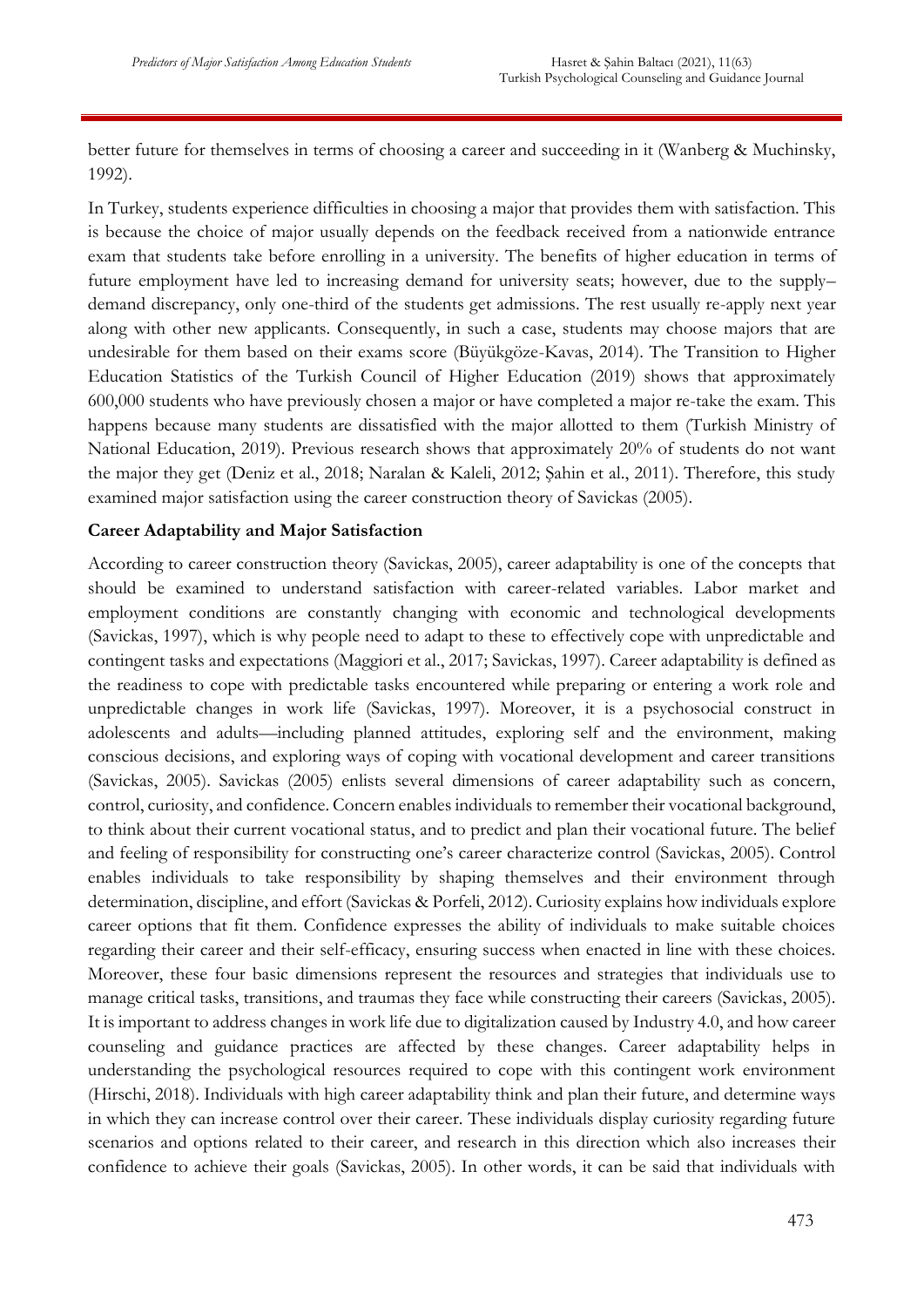high career adaptability can make plans about their careers, search for suitable career options, and effectively cope with their vocational development tasks and career transitions. During the university period, individuals face two important career transitions: from high school to university, and from university to work life. Individuals with high career adaptability cope more effectively with career transitions. These individuals investigate the relationship between themselves and their major or their world of work to make more effective career decisions. Therefore, individuals with high career adaptability are seen to choose majors that are more appropriate for their personality types and interests, consequently being satisfied with them. Previous studies have shown that career adaptability is significantly related to major, academic, and job satisfaction (Chan et al., 2016; Duffy et al., 2015; Haibo et al., 2018; Han & Rojewski, 2015; Wessel et al., 2008; Zacher, 2015).

#### **Person–Major Fit and Major Satisfaction**

According to the career construction theory (Savickas, 2005), another concept that should be examined for understanding satisfaction with career-related variables is vocational personality. In this study, vocational personality is conceptualized as the person–major fit corresponding with Holland's theory (1997), which Savickas (2005) finds useful in explaining vocational personality types. Holland's theory believes that a correlation between people's vocational personality types and their vocational environment (known as person–environment fit) will result in satisfaction with their career choices. In this study, person–environment fit was referred to as "person–major fit" because majors constitute the vocational environment of university students. There are six vocational personality types (realistic, investigative, artistic, social, enterprising, and conventional) in Holland's theory. People show one to three forms of personality types that are more dominant than the others. The codes made up of the first letters of the types are used to define the dominant types of individual personalities (e.g., SEA for social, enterprising, artistic). In addition, the majors are categorized to correlate with one, two, or three of the six types, and each type is expressed in unary, binary, or triple codes (Feldman et al., 2001). In career counseling, the codes of the individual are equated with the environment, followed by ranking majors from fit to unfit for the individual (Özer et al., 2015). When the individual's vocational personality and the characteristics required by the environment fit together, the satisfaction experienced by individuals is higher (Holland, 1997). Furthermore, the correspondence between the individual's personality and the environment positively affects their performance, self-confidence, and optimism (Jiang & Jiang, 2015). This fit mitigates the effects of psychological barriers that negatively affect individuals while completing their career development tasks (Jiang, 2017). While some studies have shown that person–major fit significantly predicts major satisfaction (Bai & Liao, 2018; Fu et al., 2019; Mathis et al., 2017; Nafziger et al., 1975), other studies have shown contrary results (Milsom & Coughlin, 2017; Pozzebon et al., 2014).

In summary, although previous studies focused on teachers' job satisfaction, examining education students' major satisfaction was neglected. However, through the above data, it can be seen that several students are not satisfied with their majors. Thus, this study contributes to the existing literature by using Savickas' theory and Holland's theory to understand education students' level of satisfaction. Based on these reasons, we aim to examine whether education students' career adaptability, person–major fit, willingness to work in an area related to one's major, and voluntary choice of it are significant predictors of major satisfaction.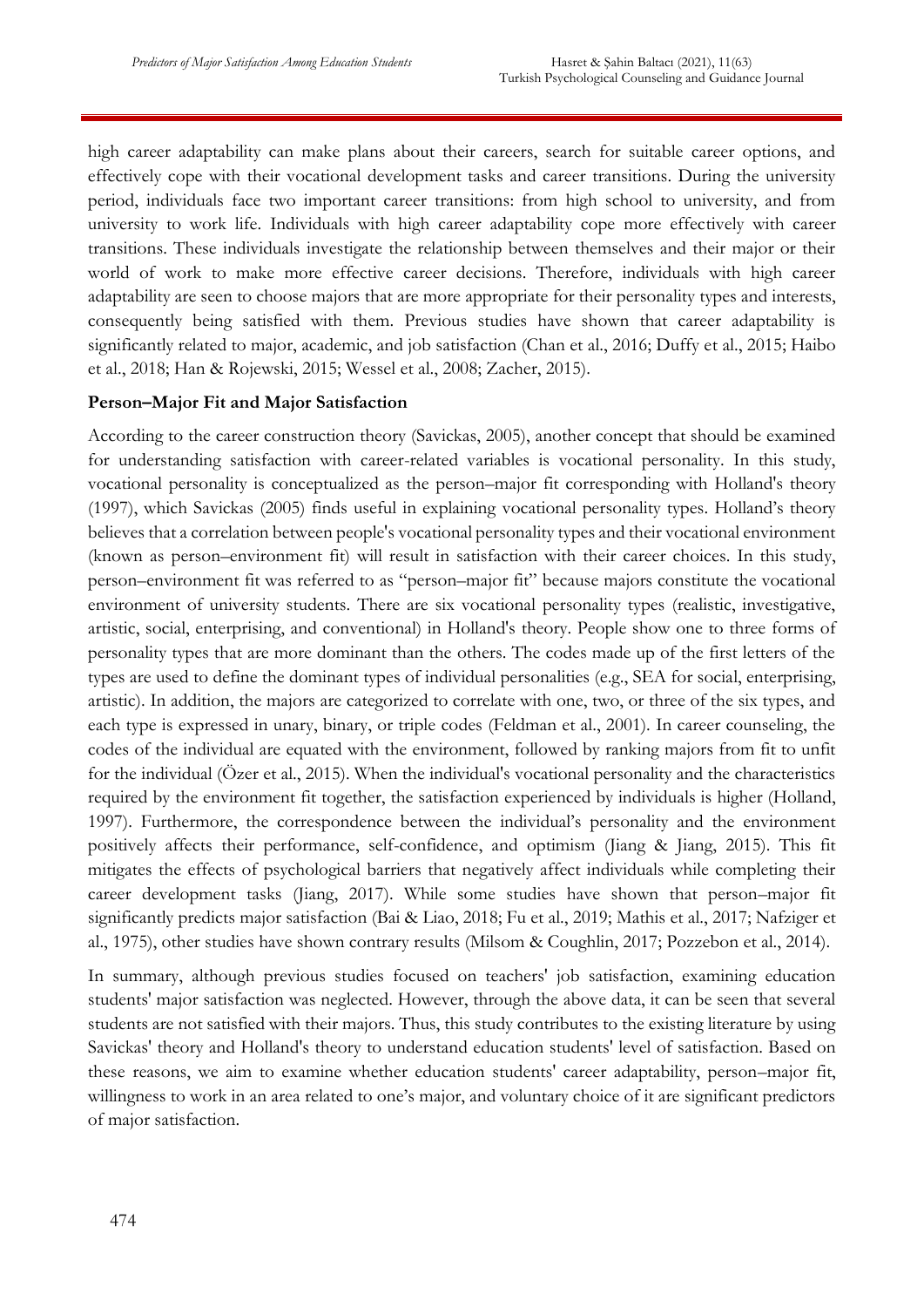# **METHOD**

The correlational model was used in this research. One of the basic purposes of correlational research is to predict likely outcomes (Fraenkel et al., 2012). In this research model, if a relationship of sufficient magnitude exists between two variables, it is possible to predict a score of one variable if the score of the other variable is known (Fraenkel et al., 2012).

# **Participants**

The study sample contained 828 students enrolled in various majors of the education department of a public university in Turkey during the fall semester of 2018–2019. Participants were identified using the quota sampling method (Cohen et al., 2007). Among the participants, 72.6% (*n* = 601) were female and 27.4% (*n* = 227) were male. Participants' ages ranged from 17 to 35 years (*M*age = 20.24, *SD* = 1.78). In terms of grade level, 24.2% ( $n = 200$ ) participants were freshman, 34.7% ( $n = 287$ ) were sophomores, 21.3% (*n* = 176) were juniors, and 19.9% (*n* = 165) were seniors. The majors of the participants are listed in Table 1.

| Table 1. Distribution of the participants according to their major |                  |               |
|--------------------------------------------------------------------|------------------|---------------|
| Major                                                              | $\boldsymbol{n}$ | $\frac{0}{0}$ |
| Counseling and Guidance                                            | 161              | 19.4          |
| Science Education                                                  | 84               | 10.1          |
| Social Sciences Education                                          | 72               | 8.7           |
| English Language Education                                         | 110              | 13.3          |
| Turkish Education                                                  | 114              | 13.8          |
| Early Childhood Education                                          | 126              | 15.2          |
| Primary Education                                                  | 107              | 12.9          |
| Mathematics Education                                              | 54               | 6.5           |

#### **Ethical Statement**

The authors declare that they have carried out the research within the framework of the Helsinki Declaration and with the participation of volunteer students. Ethics committee approval was obtained from the authors' institutional ethics committee to conduct the study (07.11.2018- 68282350/2018/G012).

#### **Measures**

#### **Major satisfaction**

The Academic Major Satisfaction Scale (Nauta, 2007) was used to assess major satisfaction. It was adapted to Turkish by Akın et al. (2015). The scale consisted of 6 items, and each item was rated on a 5-point Likert scale ranging from 1 (*strongly disagree*) to 5 (*strongly agree*). Through the confirmatory factor analysis, the model was found to be significant  $(x^2/df = .58, RMSEA = 0.000, NFI = .99, RFI = .99, GFI = .99,$  $AGFI = .99$ ,  $CFI = 1.00$ ,  $IFI = 1.00$ ,  $SRMR = .015$ ). Cronbach's alpha of the scale was calculated as .86, corrected item's total correlation coefficients of the scale ranged between .45 and .77 (Akın et al., 2015). In the current study, the estimated Cronbach's alpha internal consistency reliability coefficient of the total scale was .89.

#### **Career adaptability**

The Career Adapt-Abilities Scale—Short Form (Maggiori et al., 2017) was used to assess career adaptability, adapted to Turkish by Işık et al. (2018). The scale consisted of 12 items and had four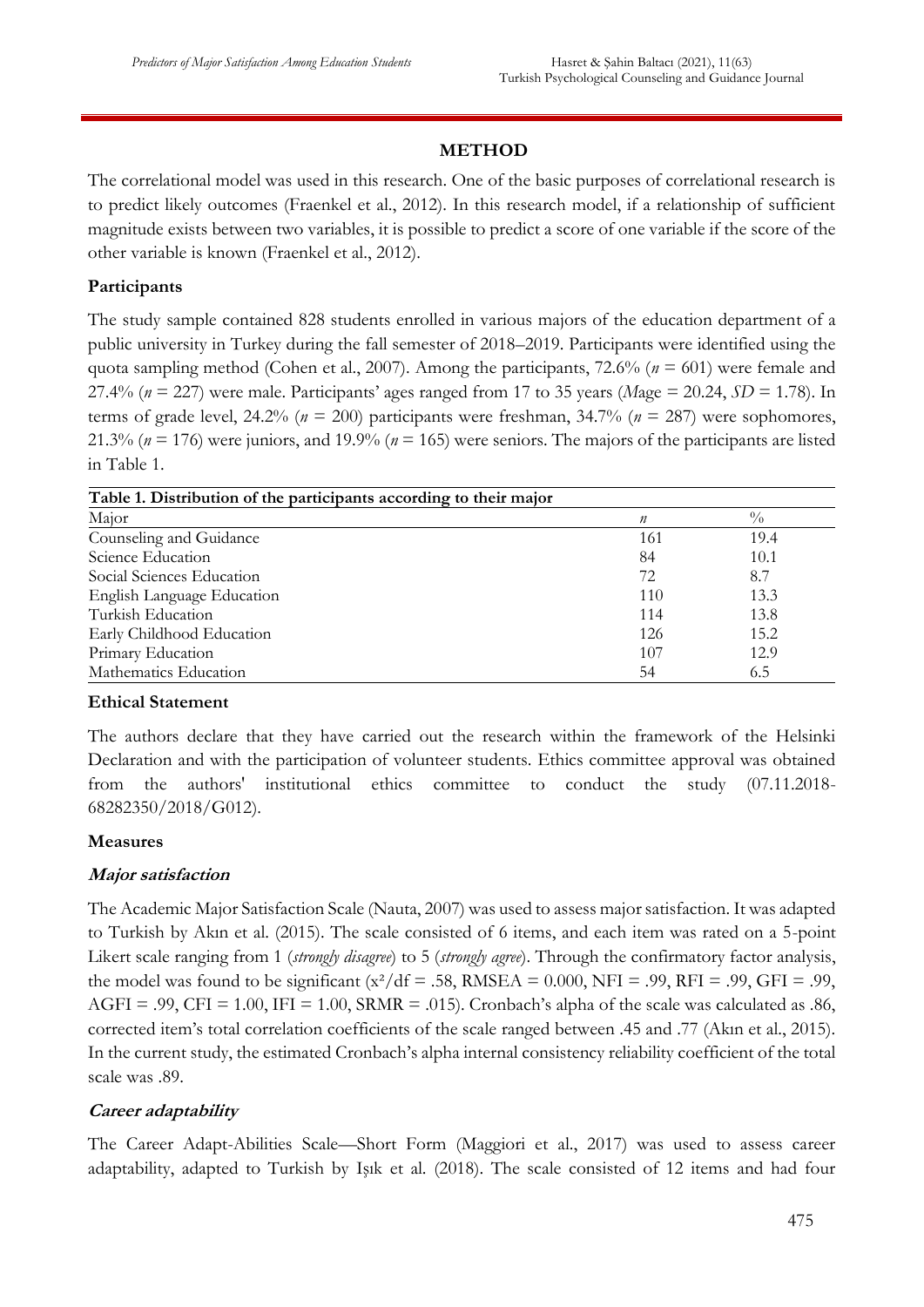subscales: concern, control, curiosity, and confidence. Each item was rated on a 5-point Likert scale ranging from 1 (*not strong*) to 5 (*strongest*). Through the confirmatory factor analysis applied to the study group with undergraduate students, the model was found to fit very well  $\frac{x^2}{df} = 2.13$ , GFI = .950, CFI  $= .966, TLI = .955, RMSEA = .059$ . The Cronbach alpha internal consistency reliability coefficient of the scale ranged from .76 to .90 for the undergraduate sample. The test–retest reliability coefficients were calculated to be .66 for concern, .62 for control, .68 for curiosity, .64 for confidence, and .82 for the total scale (Işık et al., 2018). In the current study, the estimated Cronbach alpha internal consistency scores were .71 (concern), .63 (control), .64 (curiosity), .60 (confidence), and .80 (total scale).

# **Person–major fit**

The Hacettepe Career Profile (Özer et al., 2015) was used to assess Holland's vocational personality type. The scale consisted of 42 adjectives rated on a 6-point rating scale ranging from 1 (*not strong*) to 6 (*strongest*). The Cronbach's alpha internal consistency reliability coefficients for the subscales of the instrument were found to be .79 (realistic), .76 (investigative), .73 (artistic), .86 (social), .80 (enterprising), and .80 (conventional). Within the scope of criterion validity, the correlation between the Hacettepe Career Profile results and major preferences was examined by 77 participants who attended the Hacettepe University Promotion Days in 2015, using the "C index." It concluded that for the first choice of 49 participants (63.6%) and 63 participants (81.8%), at least one of the first three choices was classified as correct (person–major fit level medium/high) by Hacettepe Career Profile (Özer et al., 2015). In the current study, the estimated Cronbach's alpha internal consistency scores were .78 (realistic), .66 (investigative), .72 (artistic), .86 (social), .72 (enterprising), and .80 (conventional).

Person–environment fit can be measured in two different ways: direct and indirect (Kristof, 1996; Kennedy, 2005). Indirect measurement is accepted as a more objective assessment method compared to direct measurement (Kennedy, 2005). Therefore, this research used indirect measurement to calculate the person–major fit. Holland's code comparisons (between personality types and environment) were used when making indirect measurements. The codes defining dominant personalities and the codes of the majors were matched according to various indexes. The most well-known index of Holland code comparisons is the C index (ACT, 2009), and is therefore also used in this study. Tinsley (2000) stated that the C index is one of the best fits out of the indices that functionalize important aspects of Holland's theory. The scores obtained from the C index (Brown & Gore, 1994) has a range from 0 to 18. In this study, vocational personality codes of the participants were formed using the first letters of the three vocational personality types that received the highest points from the subscales of Hacettepe Career Profile. The codes for the majors were obtained from the Occupational Information Network (O\*NET) (n.d.) database used for career counseling and vocational guidance studies in different countries (Bhatnagar, 2018; Converse et al., 2004; Hanna et al., 2019). Then, the C index was used to compare the codes of participants' vocational personality and those representing personality traits required by the major of their choice to obtain the person-fit scores (Brown & Gore, 1994). The person-fit scores ranging from 1 to 18 were converted into a 100-point system.

#### **Demographic and categorical variables**

In this research, a personal information form prepared by the researchers was used to determine the demographic characteristics, voluntary choice of one's major, and willingness to work in an area related to one's major in the future.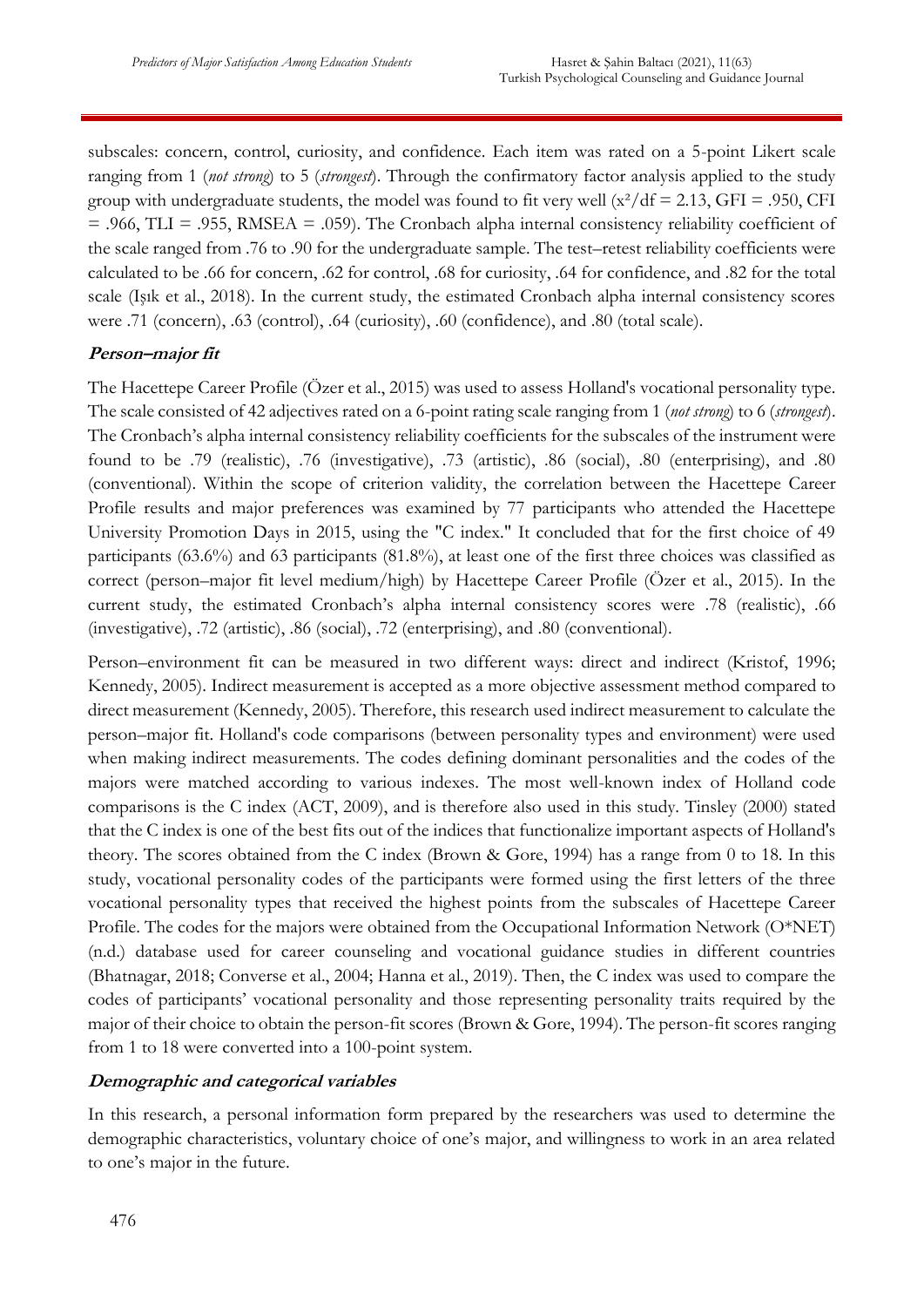# **Procedure**

Before the data collection, necessary permissions to conduct the study were obtained from the authors' institutional review board. In addition to all the instruments, an informed consent form was prepared for distribution. Research data were obtained by the researchers from students who volunteered to participate in the study. Before the data were collected, participants were informed about the purpose and importance of the research. Moreover, they were given information with respect to data privacy and instructions on how to respond to the scales. All the questionnaires were manually filled using paper and pencil, and it took approximately 15 minutes to complete.

# **Data Analysis**

Before analyzing the data, statistical checks were made to test whether the data met the statistical assumptions. First, Mahalanobis distance was used to detect versatile extreme values, as a result of which 54 entries were excluded from the study. Thus, data obtained from 774 out of 828 students were included in the analysis. The normality of the data was evaluated using kurtosis and skewness values. Bilateral correlations between variables were examined to determine whether there was multicollinearity in the assumptions of the multiple linear regression analysis. In addition, VIF values were examined (Büyüköztürk, 2016).

Since categorical variables were discrete, they were coded into the dataset as dummy variables. The codes were as follows: voluntary choice of one's major was assigned 1, involuntary choice of one's major was 0, willingness to work in an area related to one's major in the future was 1, unwillingness to work in an area related to one's major in the future was 0. We used descriptive statistics, biserial correlation coefficient, and Pearson Correlation Coefficient to determine the partial correlation coefficients between the variables, along with the Hierarchical regression analysis, which allowed the researchers to test models fitting the theoretical background. The SPSS 22.0 package program was used for statistical analysis.

#### **RESULTS**

Pearson Correlation Coefficient and descriptive statistics results of major satisfaction, subscales of career adaptability, and person–major fit are presented in Table 2. Additionally, the biserial correlation coefficient and frequency ratios of the variables—voluntary choice of one's major, and willingness to work in an area related to one's major in the future—are also presented in Table 2.

| Table 2. Descriptive statistics and intercorrelations |          |          |         |                |          |          |            |          |
|-------------------------------------------------------|----------|----------|---------|----------------|----------|----------|------------|----------|
|                                                       |          | 2        | 3       | $\overline{4}$ | 5        | 6        | 7          | 8        |
| 1. Major satisfaction                                 | 1.00     | $.38**$  | $.31**$ | $.25***$       | $.32**$  | $.21**$  | $52**$     | $.49**$  |
| 2. Concern                                            | $.38**$  | 1.00     | $.34**$ | $.42**$        | $.35***$ | $.09**$  | $.22**$    | $.18**$  |
| 3. Control                                            | $.31**$  | $.34**$  | 1.00    | $.37**$        | $.33**$  | $.09**$  | $.19**$    | $.07*$   |
| 4. Curiosity                                          | $.25***$ | $.42**$  | $.37**$ | 1.00           | $.52**$  | $.14***$ | $.17**$    | $.09**$  |
| 5. Confidence                                         | $.32**$  | $.35***$ | $.33**$ | $.52**$        | 1.00     | $.09*$   | $.21**$    | $.16**$  |
| 6. Person-major fit                                   | $.21**$  | $.09**$  | $.09**$ | $.14***$       | $.09*$   | 1.00     | $.10**$    | $.15***$ |
| 7. Voluntary choice of                                | $.52**$  | $.22**$  | $.19**$ | $.17**$        | $.21**$  | $.10**$  | 1.00       | $.43**$  |
| one's major                                           |          |          |         |                |          |          |            |          |
| 8. Willingness to work in                             | $.49**$  | $.18***$ | $.07*$  | $.09**$        | $.16**$  | $.15***$ | $.43**$    | 1.00     |
| an area related to one's                              |          |          |         |                |          |          |            |          |
| major in the future                                   |          |          |         |                |          |          |            |          |
| Mean                                                  | 23.25    | 11.67    | 12.37   | 11.62          | 11.90    | 57.18    | $^{a}$ .82 | b.88     |
| Standard deviation                                    | 5.56     | 2.16     | 2.02    | 2.03           | 1.94     | 18.47    |            |          |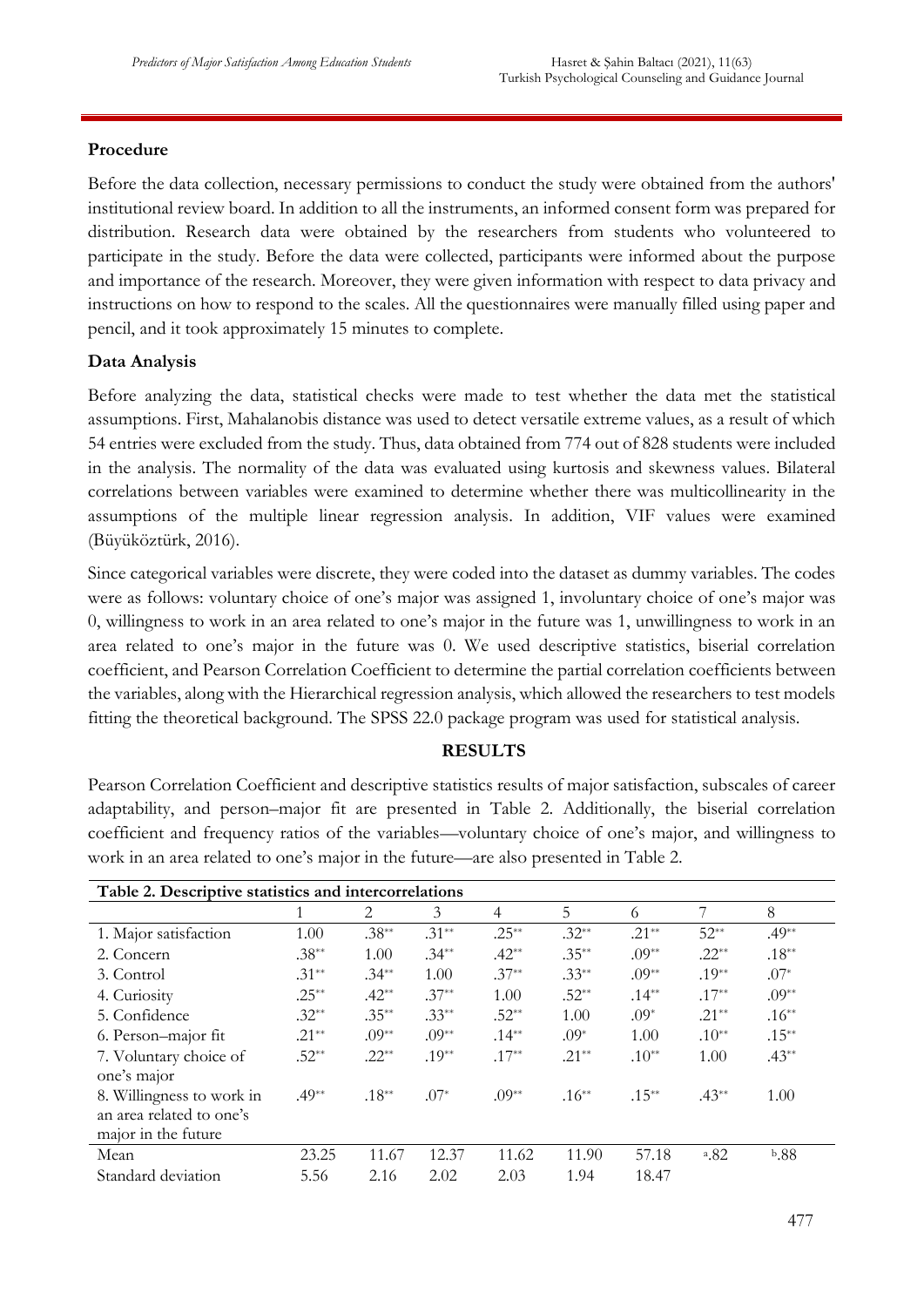| Skewness | -.89    | $-.60$        | $-.82$ | $-.55$ | -.วว | $-.44$ |
|----------|---------|---------------|--------|--------|------|--------|
| Kurtosis | $\cdot$ | 50<br>$\cdot$ | .60    | .57    | .39  | $-.05$ |

\*\**p* < .01 \**p* < .05 *d* = 1.901

aThe frequency of students who chose their major voluntarily.

bThe frequency of students who expressed willingness to work in an area related to their major in the future.

According to Table 2, the skewness values of major satisfaction, person–major fit, concern, control, curiosity, and confidence are between -.22 and -.83, and kurtosis values are between .02 and .60. Çokluk et al. (2010) stated that when the kurtosis and skewness values fall between -1 and +1, the data show normal distribution. The scores obtained from the scales are also between -1 and +1. The Durbin– Watson coefficient (*d* = 1,901) calculated that there is no autocorrelation between the variables as it fell between 1.5 and 2.5 (Kalaycı, 2017). According to Büyüköztürk (2016), a multiple regression analysis can produce multicollinearity problems between predictive variables. If VIF values are 1 or between 1 and 5, there is no multicollinearity problem (Özdamar, 2011). In this study, VIF values vary between 1.02 and 1.56. In addition, to understand whether there are multicollinearity problems, the binary correlations between independent variables are examined. A correlation above 0.80 indicates that multicollinearity problems may exist (Büyüköztürk, 2016). Table 2 depicts that the correlational value of independent variables with each other and dependent variables does not exceed .80. Therefore, no multicollinearity problem exists in the data. The direction of Pearson Correlation coefficients shows that there is a positive significant relationship between the scores of major satisfaction and concern, control, curiosity, confidence, and person–major fit. Therefore, the data provide the assumptions required for hierarchical regression analysis.

Table 3 summarizes a three-step hierarchical regression analysis to test whether students' career adaptability subscales, person–major fit, voluntary choice of one's major, and willingness to work in an area related to one's major in the future are significant predictors of major satisfaction. In the first step, the variables of voluntary choice of one's major and willingness to work in an area related to one's major in the future were assessed, followed by the addition of the subscales of career adaptability in the second step, and the person–major fit in the third step. We determined this order because we wanted to examine the degree of predicting major satisfaction through the subscales of career adaptability and person–major fit after controlling the variables of voluntary choice of one's major and willingness to work in an area related to one's major in the future.

| Table 3. Hierarchical regression analysis results of predictors of major satisfaction |         |      |      |         |      |       |              |
|---------------------------------------------------------------------------------------|---------|------|------|---------|------|-------|--------------|
| Variables                                                                             | B       | S.E. |      | T       |      | $R^2$ | $\Delta R^2$ |
| Model 1                                                                               |         |      |      |         | .000 | .353  | .353         |
| Voluntary choice of one's major                                                       | 5.393   | .467 | .371 | 11.547  | .000 |       |              |
| Willingness to work in an area related to one's major in the 5.667                    |         | .549 | .332 | 10.322  | .000 |       |              |
| future                                                                                |         |      |      |         |      |       |              |
| Model 2                                                                               |         |      |      |         | .000 | .444  | .091         |
| Voluntary choice of one's major                                                       | 4.360   | .444 | .300 | 9.819   | .000 |       |              |
| Willingness to work in an area related to one's major in the 5.198                    |         | .515 | .304 | 10.098  | .000 |       |              |
| future                                                                                |         |      |      |         |      |       |              |
| Concern                                                                               | .461    | .080 | .179 | 5.744   | .000 |       |              |
| Control                                                                               | .391    | .083 | .143 | 4.717   | .000 |       |              |
| Confidence                                                                            | .291    | .094 | .101 | 3.099   | .002 |       |              |
| Curiosity                                                                             | $-.030$ | .092 | .011 | $-.330$ | .742 |       |              |
| Model 3                                                                               |         |      |      |         | .000 | .455  | .011         |
| Voluntary choice of one's major                                                       | 4.324   | .440 | .298 | 9.823   | .000 |       |              |
| Willingness to work in an area related to one's major in the 4.975                    |         | .513 | .291 | 9.691   | .000 |       |              |
| future                                                                                |         |      |      |         |      |       |              |
| Concern                                                                               | .458    | .079 | .178 | 5.770   | .000 |       |              |
| Control                                                                               | .381    | .082 | .139 | 4.635   | .000 |       |              |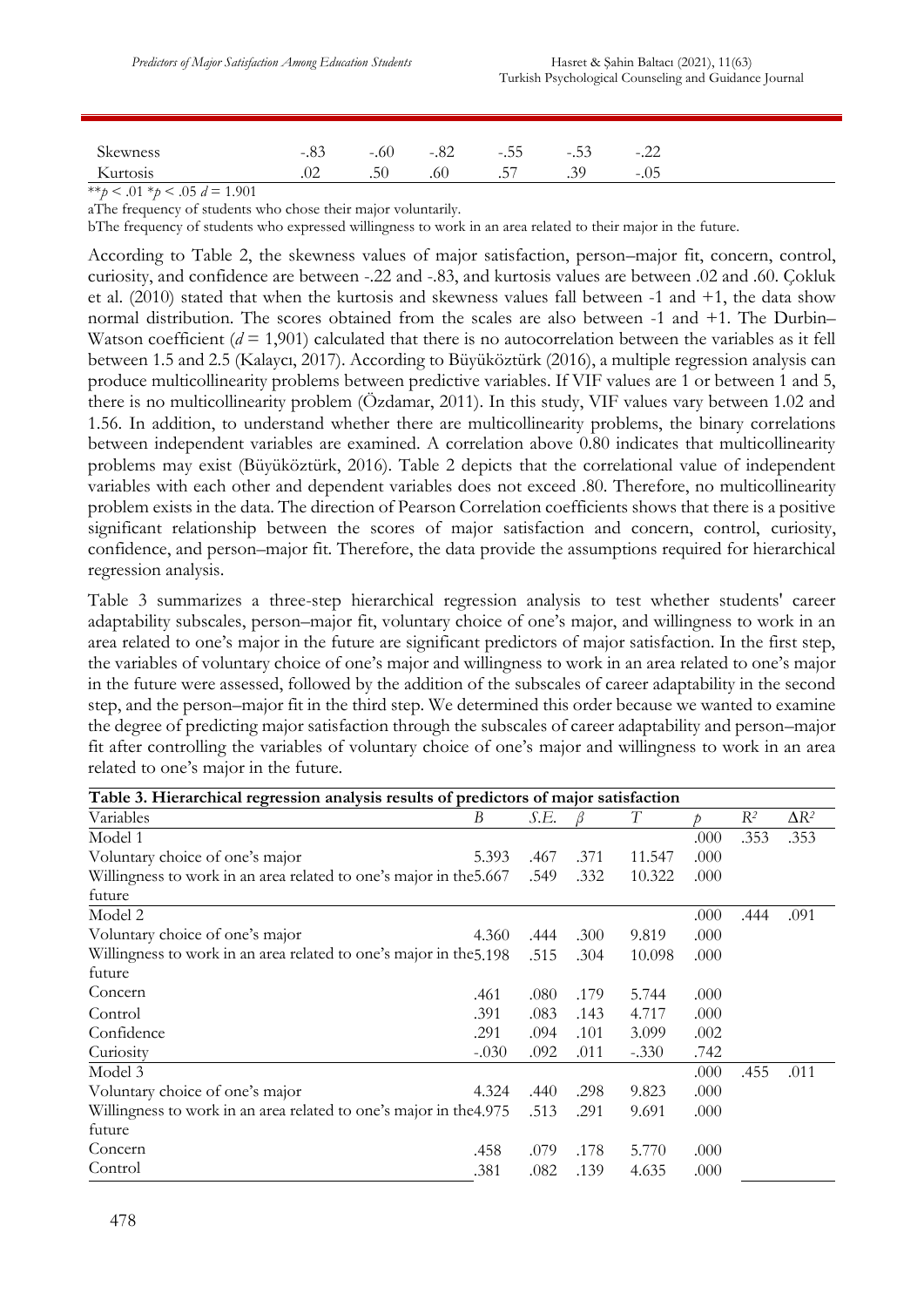| Confidence                                | .291 | $.093$ $.101$ $.3.126$ |                                | .002 |
|-------------------------------------------|------|------------------------|--------------------------------|------|
| Curiosity                                 |      |                        | $-0.64$ .091 $-0.023$ $-0.700$ | .484 |
| Person-major fit                          | .032 | .008 .106 3.869        |                                | .000 |
| Model 1: $F_{(2.767)} = 209.224; p < .01$ |      |                        |                                |      |

Model 2: *F* (4. 763)= 101.549; *p* < .01 Model 3: *F* (1. 762)= 90.774; *p* < .01

As depicted above, 3 significant models predicting major satisfaction were obtained because of the hierarchical regression analysis. In the first step, Model 1 explains 35% of the total variance. Accordingly, it can be said that voluntary choice of one's major and willingness to work in an area related to one's major in the future are significant predictors of major satisfaction. In the second step, when career adaptability subscales are included in the model, model 2 explains 44% of the total variance. Accordingly, the subscales of career adaptability contribute 9% to the total variance. In the third step, when the person–major fit variable is included, Model 3 is generated, which explains 45.5% of the total variance. Person–major fit contributes 1% to the total explained variance. As a result, the total variance explained by Model 3 has a large effect ( $R^2 \ge 0.26$ ) according to Cohen's effect size classification (1988).

Predictors of major satisfaction are as follows in order of significance: voluntary choice of one's major (β = .298, *p* < 0.01), willingness to work in an area related to one's major in the future (β = .291, *p* < 0.01), concern (β = .178, *p* < 0.01), control (β =.139, *p* < 0.01), person–major (β =.106, *p* < 0.01), confidence ( $\beta$  =.093, p<0.01), etc. Although there is a relationship between curiosity and major satisfaction ( $r = 0.25$ ,  $p < 0.01$ ), it is not a significant predictor when included in the model along with other subscales of career adaptability (β = -.023,  $p$  < 0.05). When the regression coefficients of the predictive variables are analyzed, it is seen that there is a positive significant relationship between voluntary choice of one's major, willingness to work in an area related to one's major in the future, concern, control, confidence, person–major fit, and major satisfaction. As a result, the three-step model accounts for about half (46%) of the total variance.

#### **DISCUSSION**

The purpose of this study was to examine aspects of Savickas' career construction theory in the domain of major satisfaction among a sample of education students. Holland's theory of vocational choice was also used in conceptualizing Savickas' vocational personality variable. Thus, the two theories were used to examine major satisfaction. In this study, a low degree positive relationship was found between person–major fit and major satisfaction, in other words, person–major fit significantly predicts major satisfaction. In the literature, several studies support (Bai & Liao, 2018; Fu et al., 2019; Mathis et al., 2017; Nafziger et al., 1975) and others do not support (Milsom & Coughlin, 2017; Pozzebon et al., 2014) this finding. However, previous studies have shown that the correlation between the two variables is low or moderate, which is similar to the results of this study (Bai & Liao, 2018; Hoeglund & Hansen, 1999; Tsabari et al., 2005). The low level of correspondence observed in this case can be explained by external factors such as job anxiety and employment options that affect major satisfaction other than person– major fit. While studying a major that is not fit for a vocational personality type may cause dissatisfaction, studying a major fit for a vocational personality type does not guarantee the attainment of satisfaction (Fu et al., 2019). Another reason for the low correspondence between person-major fit and major satisfaction could be the fact that the person–major fit scores observed in this study were low for most participants. This finding further substantiates that most students are dissatisfied with their chosen majors because that choice is often based on a national test score, rather than individual interest. In a study conducted by Bai and Liao (2018) with university students, the person–major fit levels of the students were calculated with four different fit indexes, the lowest correlation coefficient in the relationship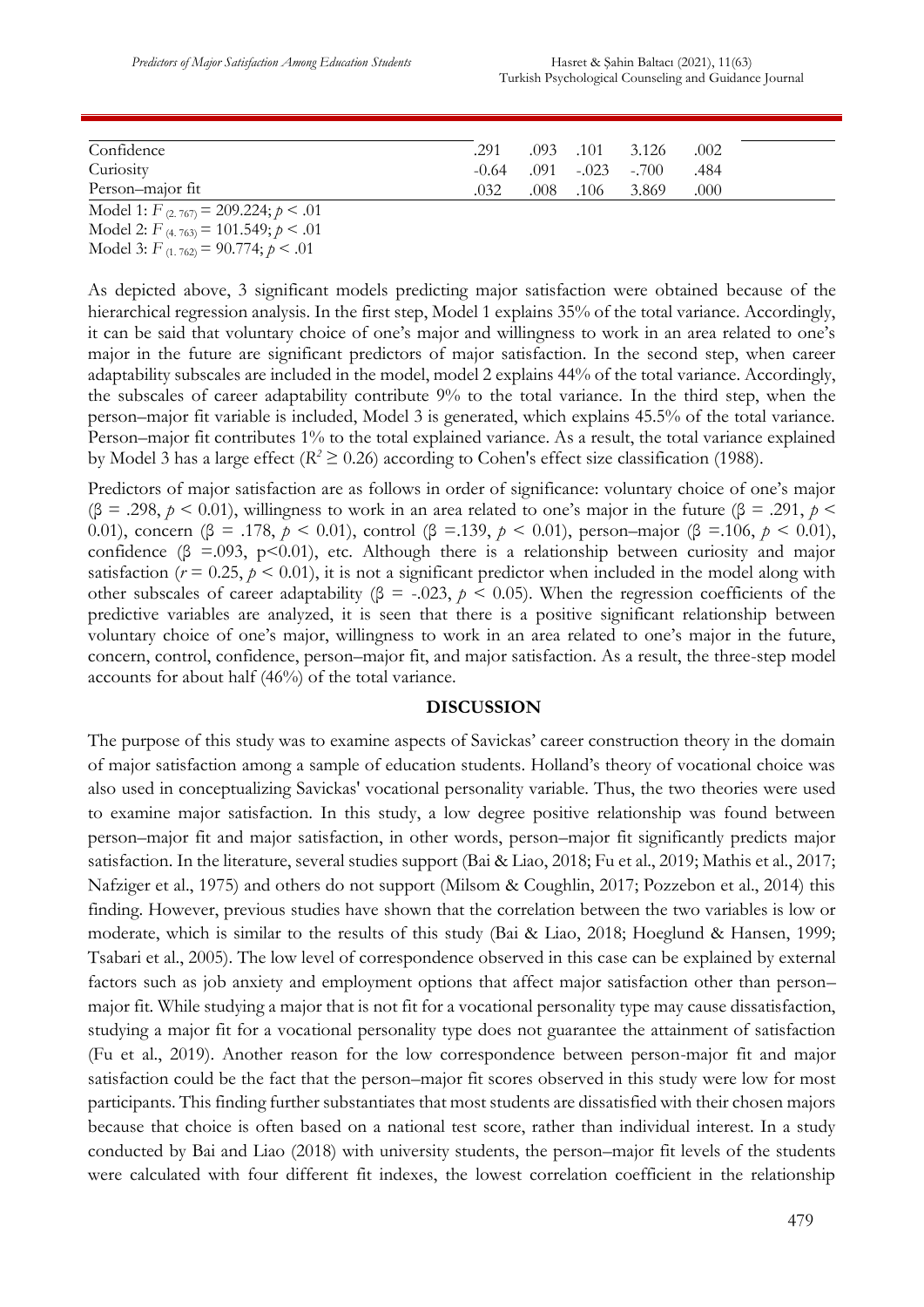between person–major fit and major satisfaction was obtained with the C index. Therefore, it is thought that the C index, which was used in this study to calculate the fitness levels, also contributed to the low level of correlation between person–major fit and major satisfaction.

The study also found a significant and positive relationship between the subscales of career adaptability and major satisfaction. Interestingly, while a concern, control, and confidence were significant predictors of major satisfaction, curiosity was not found to be one. The main function of curiosity in the process of career development is research regarding appropriate career options (Savickas, 2005). Curiosity leads people to explore and take action about their careers (Sharf, 2017). Consequently, this variable is expected to significantly predict major satisfaction. This finding may be related to parental attitudes. Although parental attitudes were not considered as a variable in this study, over-controlling parenting is common in Turkey (Yılmaz, 2020). Over-controlling parenting is a parenting model that involves retaining a high level of control and giving less autonomy to the child (Padilla-Walker & Nelson, 2012). Over-controlling parents perform activities, take care of responsibilities, and solve problems that their children can do in the first place. In other words, over-controlling parents explore career options instead of their children, leading to university students being unaware of their preferences. Meanwhile, concern, control, and confidence are important predictors of major satisfaction. This finding coincides with Savickas' career construction theory and Wessel et al. (2008), which demonstrated that career adaptability is significantly related to major satisfaction. The career development process in the 21st century is different from its predecessors because of the emerging world of work that is digitalized (Industry 4.0). The current process is more dynamic and flexible. With this change in the career process, academic majors and satisfaction with the major have also changed. Therefore, it has become very difficult for individuals to decide on the major they will study in university. Individuals with high career adaptability are those who plan for the future, make preparations to structure their careers by determining what they can do about it, wonder and explore different options that await them, and are confident about reaching their goals (Savickas, 2005). In this study, it was foreseen that, based on their characteristics of high career adaptability, some individuals can make effective career decisions increasing their major satisfaction. These individuals are also better equipped to cope with the contingent world of work and fare better in career transition phases. Thus, it is an expected result that career adaptability is an important variable in explaining major satisfaction in 21st-century career development. As a result, in this study, it is concluded that career adaptability has a higher predictive value than person–major fit for major satisfaction. This finding is similar to Wessel et al.'s study (2008).

The student's willingness to work in an area related to their major in the future and the voluntary choice of their major predicts satisfaction significantly. It is believed that students who choose their major willingly know what they want and have self-regulation skills, resulting in satisfaction from their preferred major. The majors in which students are educated also affect the development of vocational selfconcepts. According to Savickas (2002; 2005), the career constructing process takes place with the application of the developing vocational self-concept in work roles, which also increases job satisfaction. In addition, vocational success arises when the individual's vocational characteristics, which are in line with vocational self-concepts, correspond with the work roles required by the field they want to work in. Therefore, students who want to work in an area related to their major shape their vocational self-concept through education to invest and implement in their future vocational lives. Therefore, they are expected to be satisfied with their majors. As a result, these two variables significantly predict major satisfaction.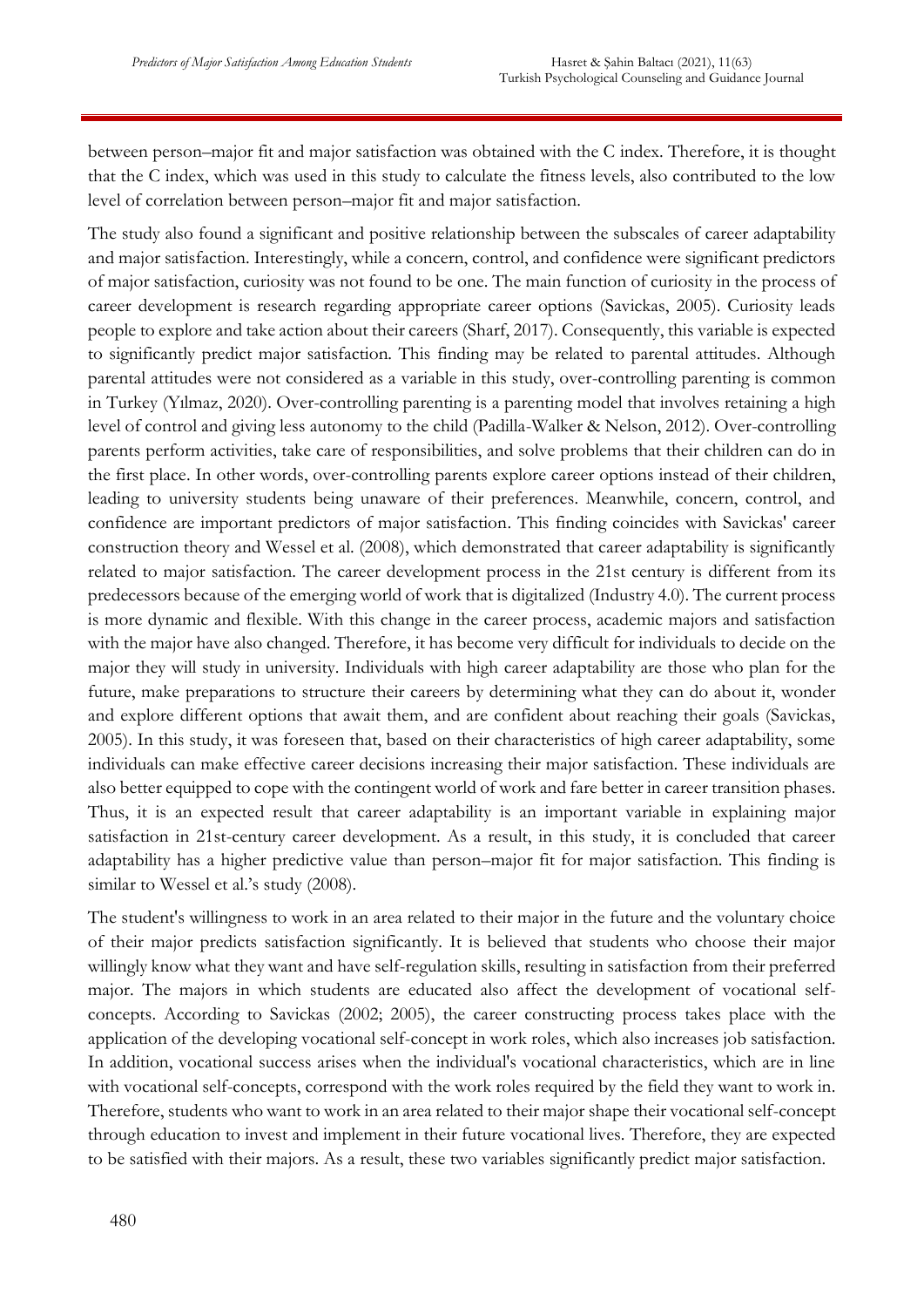Based on these results, recommendations for practitioners and researchers can be listed as follows. With the redesign of secondary-level educational activities in Turkey, it was observed that career services were needed for students. Subsequently, career offices were established in secondary educational institutions (Turkish Ministry of National Education, 2019). The career offices are aimed at effectively guiding students during their transition from high schools to universities. Therefore, individual or group guidance that increases the career adaptability levels of students can be offered by the counselors, contributing to the students' decision of choosing a department where they will be satisfied. Further intervention should be conducted for students who are in the transition from high school to university life, exploring their personality types and interests that are fit for academic majors. These interventions can be offered as frameworks for career counseling and guidance service that deals with the individual from a developmental perspective, rather than just counseling based on the university entrance exam scores. For counselors working in the career centers of universities, it may be recommended to increase career adaptability in guidance programs to increase major satisfaction and further department satisfaction.

Having said that, this research has several limitations. First, the research group is limited to the department of education at a state university in Turkey. Therefore, the results obtained can only be generalized to students with similar characteristics. Another limitation is that the data on person–major fit is limited to results obtained through the C Index. Different objective measurements and indexes can be used in future research for measuring the person–major fit. In addition, since the person–major fit was evaluated with objective measurement in this research, it did not contain data regarding the person– major fit levels perceived by students. In future studies, objective (indirect) methods and subjective (direct) methods can be used together to measure the person–major fit. Also, this study focused on several variables selected in the context of the career construction theory of Savickas (2005) in predicting major satisfaction. Future studies on major satisfaction should address factors such as employment opportunities which is a contextual factor, and parental attitudes influenced by the collectivist nature of Turkish culture to understand major satisfaction.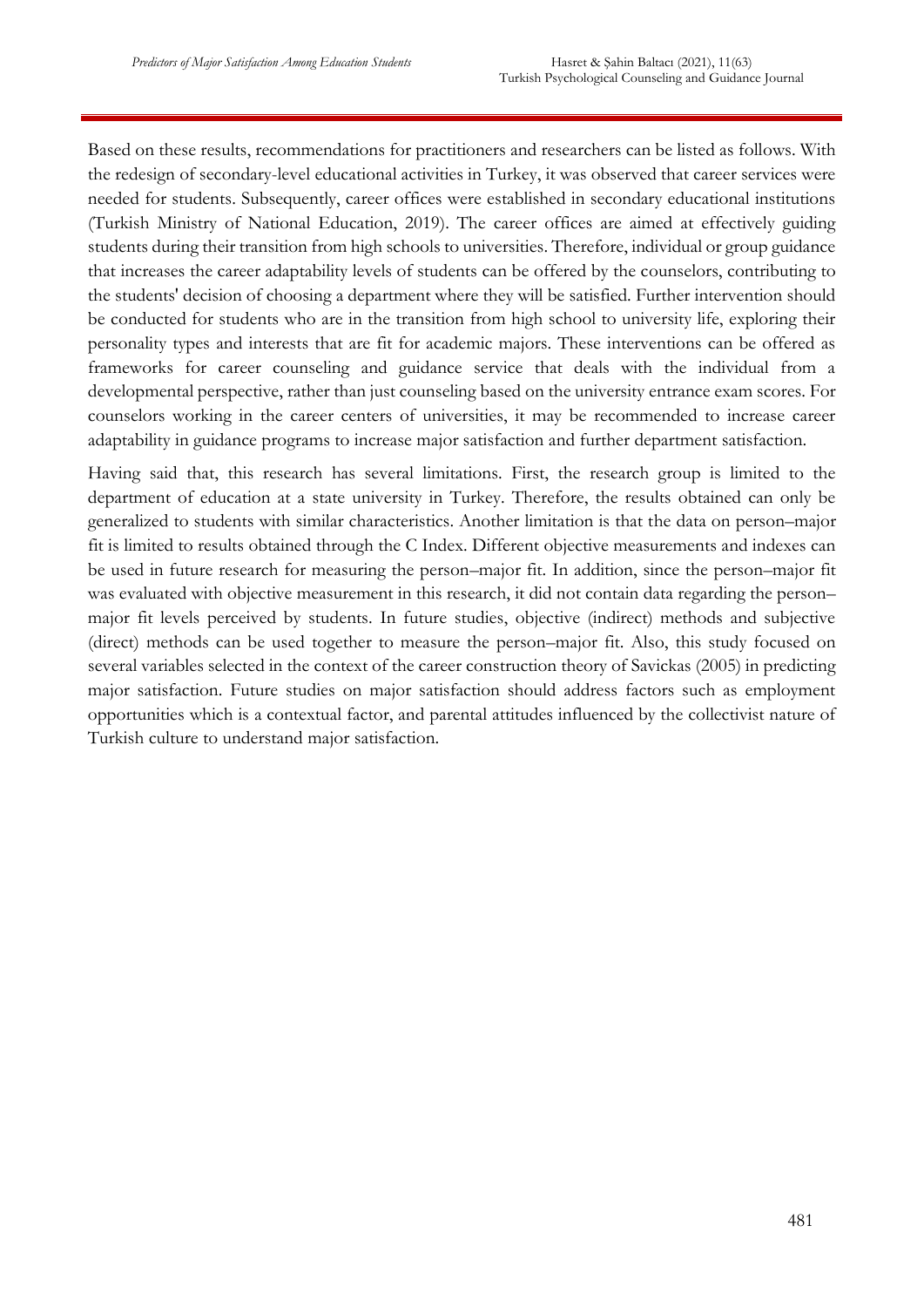#### **REFERENCES**

- ACT, Inc. (2009). *The ACT Interest Inventory technical manual*. [https://www.act.org/content/dam/act/unsecured/documents/ACTInterestInventoryTechnicalManual.p](https://www.act.org/content/dam/act/unsecured/documents/ACTInterestInventoryTechnicalManual.pdf) [df](https://www.act.org/content/dam/act/unsecured/documents/ACTInterestInventoryTechnicalManual.pdf)
- Akın, A., Odabaşı, Ş., & Özçelik, B. (2015). Akademik branş memnuniyeti ölçeği Türkçe formunun geçerlik ve güvenirlik çalışması [The validity and reliability studies of Turkish version of the academic majors satisfaction scale]. *The Journal of Academic Social Science Studies, 36*, 1-7[. http://doi.org/10.9761/JASSS2880](http://doi.org/10.9761/JASSS2880)
- Allen, M. L. (1996). Dimensions of educational satisfaction and academic achievement among music therapy majors. *Journal of Music Therapy*, *33*, 147-160.<https://doi.org/10.1093/jmt/33.2.147>
- Astin, A. W. (1965). Effect of different college environments on the vocational choices of high aptitude students. *Journal of Counseling Psychology*, *12*(1), 28-34. [https://doi.org/10.1037/h0021957](https://psycnet.apa.org/doi/10.1037/h0021957)
- Bai, L. & Liao, H. Y. (2018). The relation between interest congruence and college major satisfaction: Evidence from the basic interest measures. *Journal of Career Assessment*, *27*(4), 1-17. [https://doi.org/10.1177/1069072718793966](https://doi.org/10.1177%2F1069072718793966)
- Bhatnagar, M. (2018). Career guidance in India based on O\* NET and cultural variables. *International Journal for Educational and Vocational Guidance*, *18*(1), 81-99.<https://doi.org/10.1007/s10775-017-9349-y>
- Blömeke, S., Houang, R., Hsieh, F. J., & Wang, T. Y. (2017). Effects of job motives, teacher knowledge and school context on beginning teachers' commitment to stay in the profession: A longitudinal study in Germany, Taiwan and the United States. In M. Akiba & G. K. LeTendre (Eds.), *International Handbook of Teacher Quality and Policy* (pp. 374–387). London: Routledge.
- Brown, S. D. & Gore, P. A. (1994). An evaluation of interest congruence indices: Distribution characteristics and measurement properties. *Journal* of *Vocational* Behavior, 45(3), 310-327. <https://doi.org/10.1006/jvbe.1994.1038>
- Büyükgöze-Kavas, A. (2014). Validation of the career adapt-abilities scale-Turkish form and its relation to hope and optimism. *Australian Journal of Career Development*, *23*(3), 125-132. [https://doi.org/10.1177/1038416214531931](https://doi.org/10.1177%2F1038416214531931)
- Büyüköztürk, Ş. (2016). *Sosyal bilimler için veri analizi el kitabı [Handbook of data analysis for Social Sciences]* (22nd ed.). Ankara: Pegem Akademi.
- Chan, S. H., Mai, X., Kuok, O. M., & Kong, S. H. (2016). The influence of satisfaction and promotability on the relation between career adaptability and turnover intentions. *Journal of Vocational Behavior*, *92*, 167-175. <https://doi.org/10.1016/j.jvb.2015.12.003>
- Chang, M.-L. (2009). An appraisal perspective on teacher burnout: Examining the emotional work of teachers. *Educational Psychology Review, 21,* 193–218[. https://doi.org/10.1007/s10648-009-9106-y](https://doi.org/10.1007/s10648-009-9106-y)
- Cohen, J. (1988). *Statistical power analysis for the behavioral sciences.* (2nd ed.). Hillsdale, NJ: Erlbaum.
- Cohen, L., Manion, L., & Morrison, K. (2007). *Research methods in education* (6th ed.). London: Routledge.
- Converse, P. D., Oswald, F. L., Gillespie, M. A., Field, K. A., & Bizot, E. B. (2004). Matching individuals to occupations using abilities and the O\* NET: Issues and an application in career guidance. *Personnel Psychology*, *57*(2), 451-487.<https://doi.org/10.1111/j.1744-6570.2004.tb02497.x>
- Crisci, A., Sepe, E., & Malafronte, P. (2019). What influences teachers' job satisfaction and how to improve, develop and reorganize the school activities associated with them. *Quality & Quantity*, *53,* 2403-2419. <https://doi.org/10.1007/s11135-018-0749-y>
- Çokluk, Ö., Şekercioğlu, G., & Büyüköztürk, Ş. (2010). *Sosyal bilimler için çok değişkenli istatistik: SPSS ve LISREL uygulamaları [Multivariate statistics for social sciences: SPSS and LISREL applications]*. Ankara: Pegem Akademi.
- Deniz, M.E., Eryılmaz, A., & Ersöz, A. (2018). *Öğrenci sorunları araştırma raporu [Student problems research report],* Yıldız Teknik Üniversitesi. [http://www.ogrde.yildiz.edu.tr/media/files/aa\(2\).pdf](http://www.ogrde.yildiz.edu.tr/media/files/aa(2).pdf)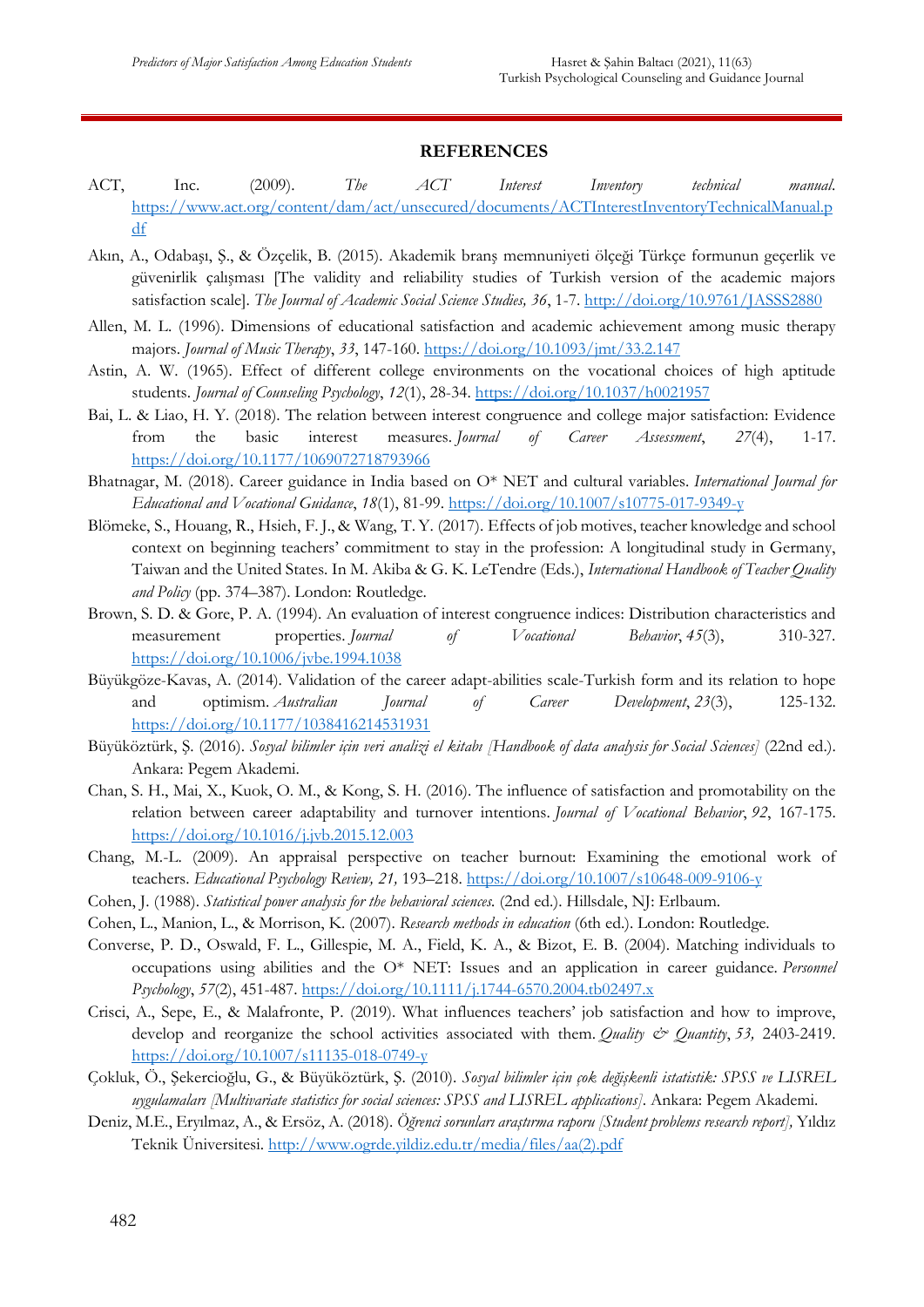- Duffy, R. D., Douglass, R. P., & Autin, K. L. (2015). Career adaptability and academic satisfaction: Examining work volition and self efficacy as mediators. *Journal of Vocational Behavior*, *90*, 46-54. <https://doi.org/10.1016/j.jvb.2015.07.007>
- Eun, H., Sohn, Y. W., & Lee, S. (2013). The effect of self-regulated decision making on career path and majorrelated career choice satisfaction. *Journal of Employment Counseling, 50,* 98–109. <https://doi.org/10.1002/j.2161-1920.2013.00029.x>
- Feldman, K.A., Ethington, C. A., & Smart, J.C. (2001). A further investigation of major fields and personenvironment fit: Sociological vs. psychological interpretations of Holland. *Journal of Higher Education*, *72*, 670- 698.<https://doi.org/10.1080/00221546.2001.11777121>
- Fraenkel, J. R., Wallen, N. E., & Hyun, H. H. (2012). *How to design and evaluate research in education* (8th ed.). New York: McGraw Hill.
- Fu, M., Zhang, L. F., & Li, B. (2019). Revisiting the congruence–satisfaction relationship: the role of external forces. *Journal of Career Development, 46*(3), 1-16. [https://doi.org/10.1177/0894845317737379](https://doi.org/10.1177%2F0894845317737379)
- Kalaycı, Ş. (2017). *SPSS uygulamalı çok değişkenli istatistik teknikleri [SPSS applied multivariate statistics techniques]* (8th ed.). Ankara: Dinamik Akademi.
- Kara, S. (2020). Investigation of job satisfaction and burnout of visual arts teachers. *International Journal of Research in Education and Science*, *6*(1), 160-171.<https://www.ijres.net/index.php/ijres/article/view/817/pdf>
- Kennedy, M. (2005). *An integrative investigation of person-vocation fit, person-organization fit, and person-job fit perceptions*  (Publication No. 3181052). [Doctoral dissertation, University of North Texas]. ProQuest Dissertations & Theses Global.
- Kristof, A. L. (1996). Person–organization fit: An integrative review of its conceptualizations, measurement, and implications. *Personnel Psychology, 49*, 1–49.<https://doi.org/10.1111/j.1744-6570.1996.tb01790.x>
- Liu, S., & Onwuegbuzie, A. J. (2012). Chinese teachers' work stress and their turnover intention. *International Journal of Educational Research, 53,* 160–170.<https://doi.org/10.1016/j.ijer.2012.03.006>
- Logue, C. T., Lounsbury, J. W., Gupta, A., & Leong, F. T. (2007). Vocational interest themes and personality traits in relation to college major satisfaction of business students. *Journal of Career Development*, *33*(3), 269-295. [https://doi.org/10.1177/0894845306297348](https://doi.org/10.1177%2F0894845306297348)
- Haibo, Y., Xiaoyu, G., Xiaoming, Z., & Zhijin, H. (2018). Career adaptability with or without career identity: How career adaptability leads to organizational success and individual career success?. *Journal of Career Assessment*, *26*(4), 717-731. [https://doi.org/10.1177/1069072717727454](https://doi.org/10.1177%2F1069072717727454)
- Han, H., & Rojewski, J. W. (2015). Gender-specific models of work-bound Korean adolescents' social supports and career adaptability on subsequent job satisfaction. *Journal of Career Development*, *42*(2), 149-164. [https://doi.org/10.1177/0894845314545786](https://doi.org/10.1177%2F0894845314545786)
- Hanna, A., Gregory, C., Lewis, P. M., & Rounds, J. (2019). International Career Assessment Using the Occupational Information Network (O\* NET). In J. A. Athanasou & H. N. Perera (Eds.), *International Handbook of Career Guidance* (2nd ed.) (pp. 581-612). Springer, Cham.
- Heckman, J. J. (2000). Policies to foster human capital. *Research in Economics*, *54*, 3–56. <https://doi.org/10.1006/reec.1999.0225>
- Hirschi, A. (2018). The fourth industrial revolution: Issues and implications for career research and practice. *The Career Development Quarterly*, *66*(3), 192-204.<https://doi.org/10.1002/cdq.12142>
- Hoeglund, T. J., & Hansen, J. I. C. (1999). Holland-style measures of congruence: are complex indices more effective predictors of satisfaction?. *Journal of Vocational Behavior*, *54*(3), 471-482. <https://doi.org/10.1006/jvbe.1998.1675>
- Holland, J. L. (1997). *Making vocational choices: A theory of vocational personalities and work environments* (3rd ed.). Florida: PAR Inc.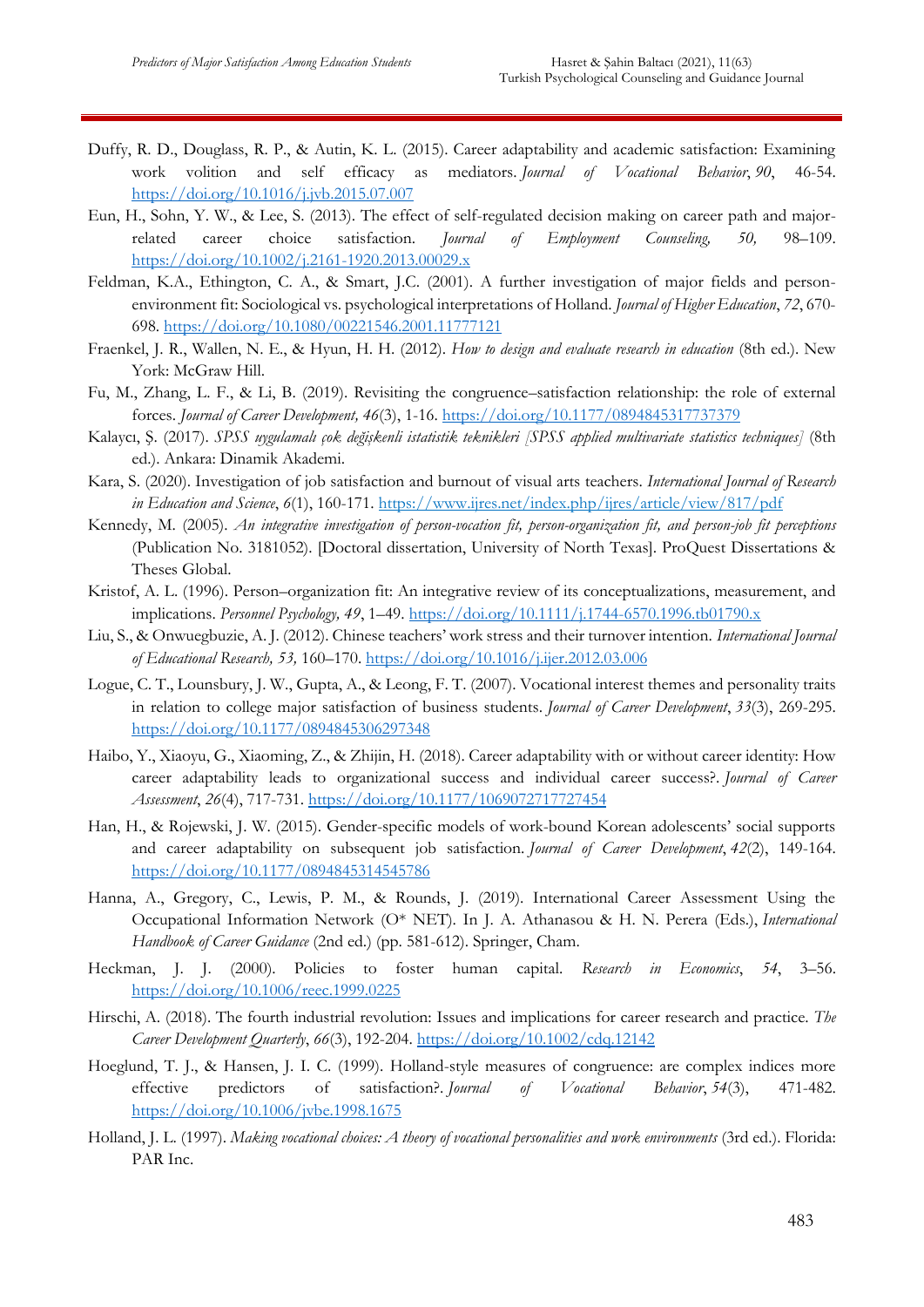- Işık, E., Yeğin, F., Koyuncu, S., Eser, A., Çömlekciler, F., & Yıldırım, K. (2018). Validation of the Career adaptabilities scale–short form across different age groups in the Turkish context. *International Journal for Educational and Vocational Guidance, 18*(3), 297-314.<https://doi.org/10.1007/s10775-018-9362-9>
- Jiang, Z. (2017). Social support and career psychological states: an integrative model of person–environment fit. *Journal of Career Assessment*, *25*(2), 219-237. [https://doi.org/10.1177/1069072715621019](https://doi.org/10.1177%2F1069072715621019)
- Jiang, Z., & Jiang, X. (2015). Core self-evaluation and life satisfaction: The person-environment fit perspective. *Personality and Individual Differences*, *75*, 68-73.<https://doi.org/10.1016/j.paid.2014.11.013>
- Maggiori, C., Rossier, J., & Savickas, M. L. (2017). Career adapt-abilities scale–short form (CAAS-SF) construction and validation. *Journal of Career Assessment*, *25*(2), 312-325. [https://doi.org/10.1177/1069072714565856](https://doi.org/10.1177%2F1069072714565856)
- Mathis, E. L., Bullock-Yowell, E., Leuty, M. E., & Nicholson, B. C. (2017). Student congruence with academic major: Do hours worked and attitude affect satisfaction and success?. *Australian Journal of Career Development*, *26*(3), 142-152. [https://doi.org/10.1177/1038416217727737](https://doi.org/10.1177%2F1038416217727737)
- Milli Eğitim Bakanlığı [Turkish Ministry of National Education] (2019). *Lisede ne yaptık? [What did we do in high school?].* [https://www.meb.gov.tr/meb\\_iys\\_dosyalar/2019\\_05/19153836\\_MEB\\_Sunum\\_v0.8.pdf](https://www.meb.gov.tr/meb_iys_dosyalar/2019_05/19153836_MEB_Sunum_v0.8.pdf)
- Milsom, A., & Coughlin, J. (2017). Examining person–environment fit and academic major satisfaction. *Journal of College Counseling*, *20*(3), 250-262.<https://doi.org/10.1002/jocc.12073>
- Nafziger, D. H., Holland, J. L., & Gottfredson, G. D. (1975). Student–college congruency as a predictor of satisfaction. *Journal of Counseling Psychology, 22*(2)*,* 132–139. [https://doi.org/10.1037/h0076340](https://psycnet.apa.org/doi/10.1037/h0076340)
- Naralan, A. & Kaleli, S. S. (2012). Üniversite öğrencilerinin üniversiteden beklentileri ve bölüm memnuniyeti araştırması: Atatürk Üniversitesi örneği. [University students' expectations from university and the satisfactions level from their departments: Ataturk University case] *Organizasyon ve Yönetim Bilimleri Dergisi*, *4*(1), 1-11.<https://dergipark.org.tr/en/download/article-file/150999>
- Nauta, M. M. (2007). Assessing college students' satisfaction with their academic majors. *Journal of Career Assessment*, *15*(4), 446-462. [https://doi.org/10.1177/1069072707305762](https://doi.org/10.1177%2F1069072707305762)
- Niles, S. G. & Harris Bowlsbey, J. (2013). *Career development interventions in the 21st century* (F. Korkut-Owen, Trans.). Ankara: Nobel Yayınevi. (Original work published 2002).
- Occupational Information Network (O\*NET) (n.d.).<https://www.onetonline.org/>
- Özdamar, K. (2011). *Paket programlar ile istatistiksel veri analizi [Statistical data analysis with packet programs]* (1st vol., 8th ed.). Eskişehir: Kaan Kitabevi.
- Özer, A., Yılmaz, O., Osmanlı, N., & Yiğit, S. (2015). Üniversite bölüm seçiminde kişilik-eğitim alanı uyumuna yönelik bir ölçme aracının geliştirilmesi: Hacettepe Kariyer Profili [Developing a measurement tool for personality-field of study fit in major selection: Hacettepe Career Profile]. *13th National Congress of Psychological Counseling and Guidance Abstract Book,* 956-959.
- Padilla-Walker, L. M., & Nelson, L. J. (2012). Black hawk down?: Establishing helicopter parenting as a distinct construct from other forms of parental control during emerging adulthood. *Journal of Adolescence, 35*(5), 1177–1190.<https://doi.org/10.1016/j.adolescence.2012.03.007>
- Pesch, K. M., Larson, L. M., & Seipel, M. T. (2018). Career certainty and major satisfaction: The roles of information-seeking and occupational knowledge. *Journal of Career Assessment*, *26*(4), 583-598. <https://doi.org/10.1177/1069072717723093>
- Pozzebon, J. A., Ashton, M. C., & Visser, B. A. (2014). Major changes: Personality, ability, and congruence in the prediction of academic outcomes. *Journal of Career Assessment*, *22*(1), 75-88. [https://doi.org/10.1177/1069072713487858](https://doi.org/10.1177%2F1069072713487858)
- Savickas, M. L. (1997). Career adaptability: An integrative construct for life-span, life-space theory. *The Career Development Quarterly*, *45*(3), 247-259.<https://doi.org/10.1002/j.2161-0045.1997.tb00469.x>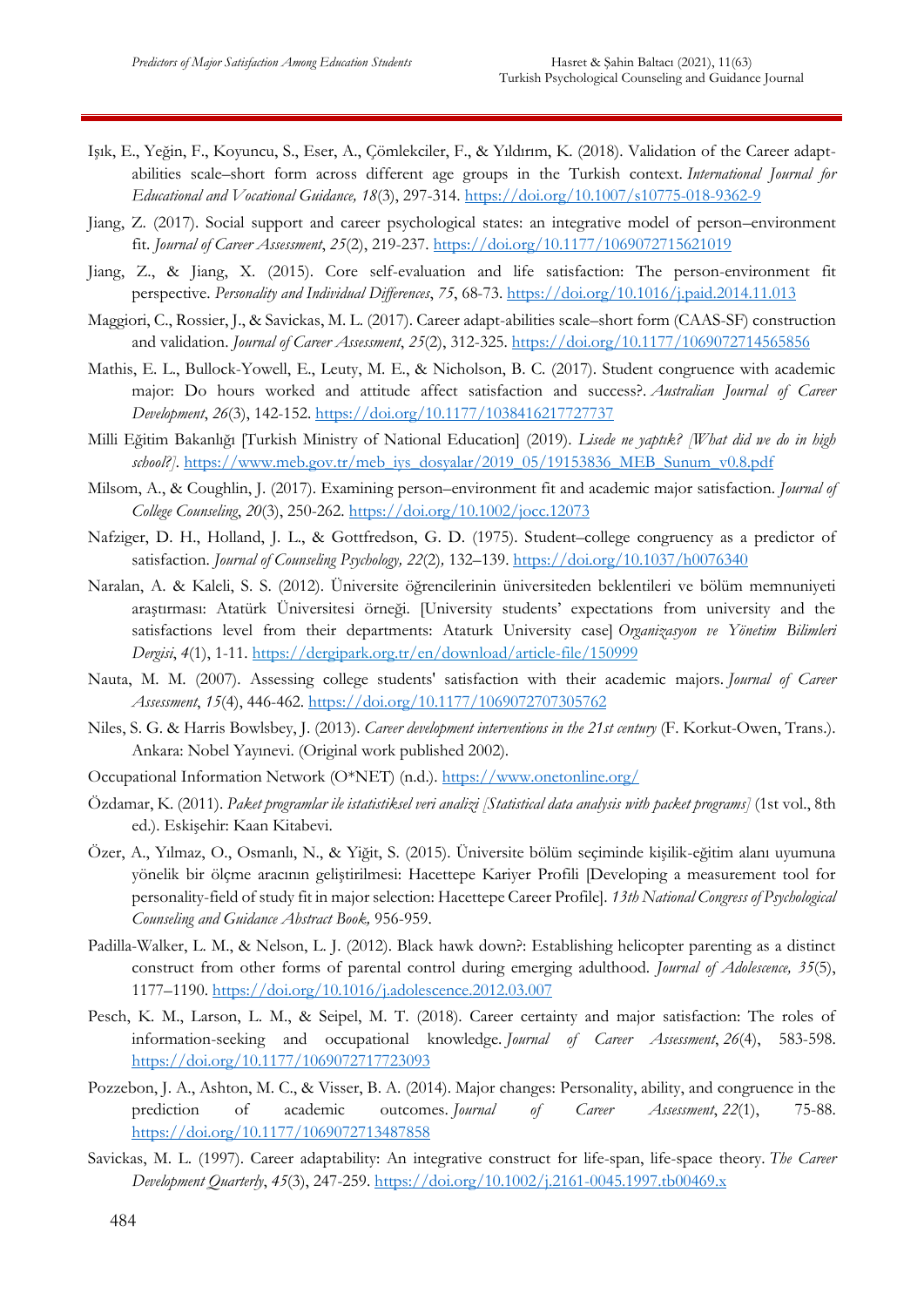- Savickas, M. L. (2002). Career construction: A developmental theory of vocational behavior. In D. Brown (Ed.), *Career choice and development* (pp. 149-205) (4th ed.). San Francisco: Jossey-Bass.
- Savickas, M. L. (2005). The theory and practice of career construction. In S. D. Brown, & R. W. Lent (Eds.), *Career development and counseling: Putting theory and research to work* (pp. 42–70). Hoboken, NJ: Wiley.
- Savickas, M. L., & Porfeli, E. J. (2012). Career adapt-abilities scale: construction, reliability, and measurement equivalence across 13 countries. *Journal of Vocational Behavior*, *80*(3), 661-673. <https://doi.org/10.1016/j.jvb.2012.01.011>
- Sharf, R. S. (2017). *Applying career development theory to counseling* (F. Bacanlı & K. Öztemel, Trans.). Ankara: Pegem Akademi. (Original work published 2013).
- Skaalvik, E. M., & Skaalvik, S. (2011). Teacher job satisfaction and motivation to leave the teaching profession: Relations with school context, feeling of belonging, and emotional exhaustion. *Teaching and Teacher Education, 27,* 1029–1038.<https://doi.org/10.1016/j.tate.2009.11.001>
- Sovet, L., Park, M. S. A., & Jung, S. (2014). Validation and psychometric properties of academic major satisfaction scale among Korean college students. *Social Indicators Research*, *119*(2), 1121-1131. <https://doi.org/10.1007/s11205-013-0537-y>
- Spector, P. E. (1997). *Job satisfaction: Application, assessment, causes, and consequences*. Thousand Oaks, CA: Sage.
- Stoeber, J., & Rennert, D. (2008). Perfectionism in school teachers: Relations with stress appraisals, coping styles, and burnout. *Anxiety, Stress, and Coping, 21,* 37–53. <https://doi.org/10.1080/10615800701742461>
- Super, D. E. (1953). A theory of vocational development. *American Psychologist*, *8*, 185-190. [https://doi.org/10.1037/h0056046](https://psycnet.apa.org/doi/10.1037/h0056046)
- Şahin, İ., Zoraloğlu, Y. R., & Şahin Fırat, N. (2011). Üniversite öğrencilerinin yaşam amaçları, eğitsel hedefleri, üniversite öğreniminden beklentileri ve memnuniyet durumları [University students' aims in life, educational goals, expectations from the university and their state of satisfaction]. *Kuram ve Uygulamada Eğitim Yönetimi, 17*(3), 429-452. https://dergipark.org.tr/en/download/article-file/108199
- Tinsley, H. E. (2000). The congruence myth: An analysis of the efficacy of the person–environment fit model. *Journal of Vocational Behavior*, *56*(2), 147-179.<https://doi.org/10.1006/jvbe.1999.1727>
- Tsabari, O., Tziner, A., & Meir, E. I. (2005). Updated meta-analysis on the relationship between congruence and satisfaction. *Journal of Career Assessment*, *13*(2), 216-232. [https://doi.org/10.1177/1069072704273165](https://doi.org/10.1177%2F1069072704273165)
- Wanberg, C. R., & Muchinsky, P. M. (1992). A typology of career decision status: Validity extension of the vocational decision status model. *Journal of Counseling Psychology, 39*, 71–80. [https://doi.org/10.1037/0022-](https://psycnet.apa.org/doi/10.1037/0022-0167.39.1.71) [0167.39.1.71](https://psycnet.apa.org/doi/10.1037/0022-0167.39.1.71)
- Wessel, J. L., Ryan, A. M., & Oswald, F. L. (2008). The relationship between objective and perceived fit with academic major, adaptability, and major-related outcomes. *Journal of Vocational Behavior*, *72*(3), 363-376. <https://doi.org/10.1016/j.jvb.2007.11.003>
- Yılmaz, H. (2020). Türkiye'de helikopter ebeveynlik eğilimi ve helikopter ebeveynlerin demografik özellikleri [Helicopter parenting tendency and demographics of helicopter parents in Turkey]. *Journal of Social Policy Studies, 20*(46), 133-160.<https://doi.org/10.21560/spcd.v20i54504.540233>
- Yükseköğretim Kurulu [Turkish Council of Higher Education] (2019). *2018-2019 öğretim yılı yükseköğretim istatistikleri [2018-2019 academic year higher education statistics].* [https://istatistik.yok.gov.tr](https://istatistik.yok.gov.tr/)
- Zacher, H. (2015). Daily manifestations of career adaptability: Relationships with job and career outcomes. *Journal of Vocational Behavior*, *91*, 76-86.<https://doi.org/10.1016/j.jvb.2015.09.003>